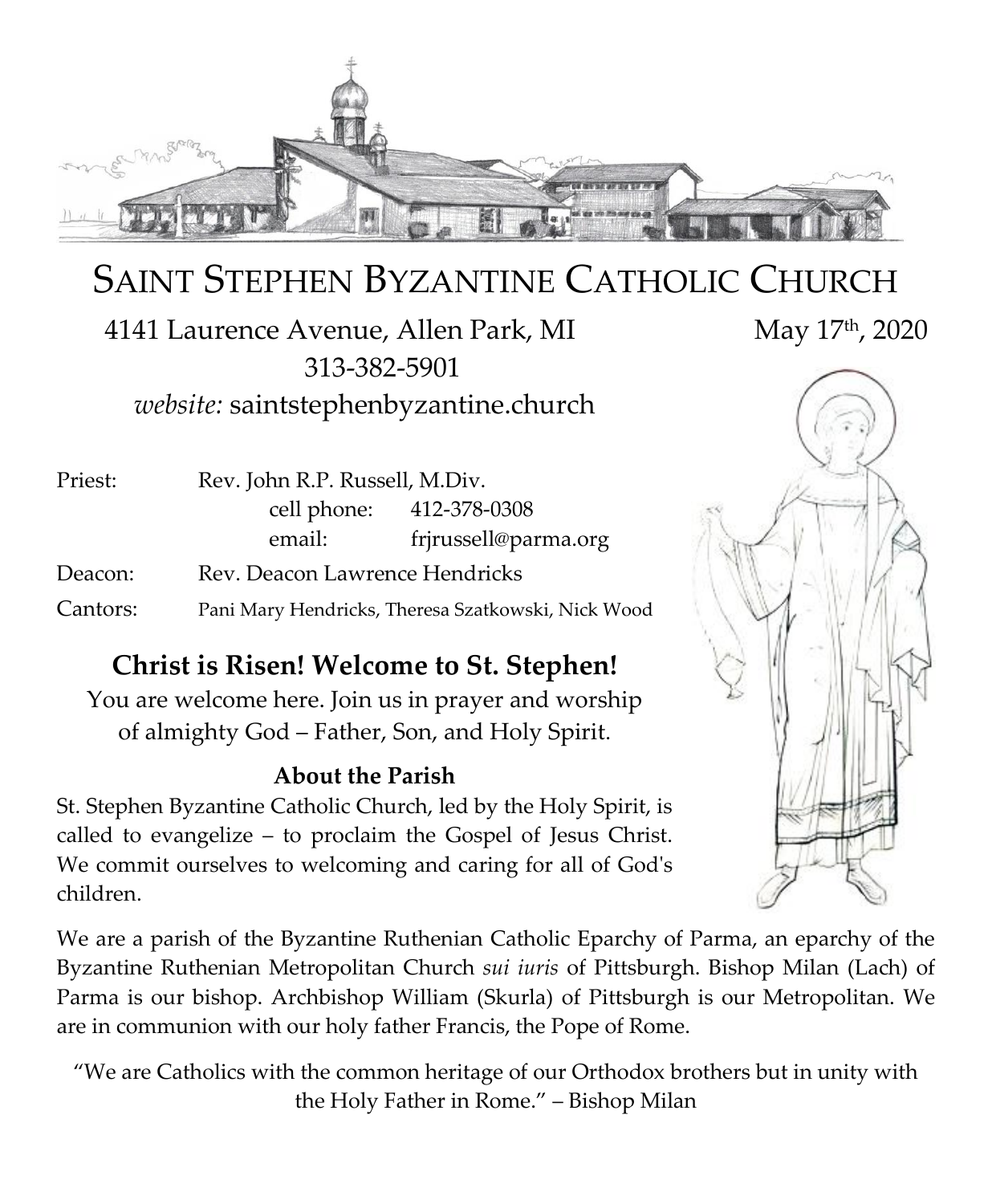# LITURGICAL SERVICE TIMES

Sunday & Saturday morning at 10:00am Wednesday & Friday evening at 7:00pm

Sunday, May 17, 2020 SUNDAY OF THE MAN BORN BLIND. Tone 5 Holy Apostle Andronicus & his Companions. The Passing of Martyr & Priest Ivan Ziatyk (1952). *8th Resurrectional Matins Gospel:* John 20:11-18. Acts 16:16-34. John 9:1-38. 8:00am live stream of Matins 10:00am live stream of Divine Liturgy *- for the people of the parish*

> *+Teresa Bobovsky, from Jane Semak (5-11) +Sidney, +Bennie, +Mary, & +John Thomas, from Mary Ann Osmond (5-13) +Peter Bulinsky, from Reader Kyprian Wojciechowski (5-16)*

# Monday, May 18, 2020

The Holy Martyr Theodotus of Ancyra (303). The Holy Martyrs Peter, Denis, and their Companions (250). The Holy Seven Virgins. Acts 17:1-15. John 11:47-57.

# Tuesday, May 19, 2020

The Holy Martyr Patrick, Bishop of Prussia and his Companions (c. 362). Acts 17:19-28a. John 12:19-36a. 9:00am First & Third Hour

7:00pm Vespers



Wednesday, May 20, 2020

Leave-taking of Pascha. The Holy Martyr Thaleleus (284). Acts 18:22-28. John 12:36-47.

> 6:00pm Great Vespers for  $\oplus$  ASCENSION 7:00pm Divine Liturgy for ASCENSION *- for the people of the parish*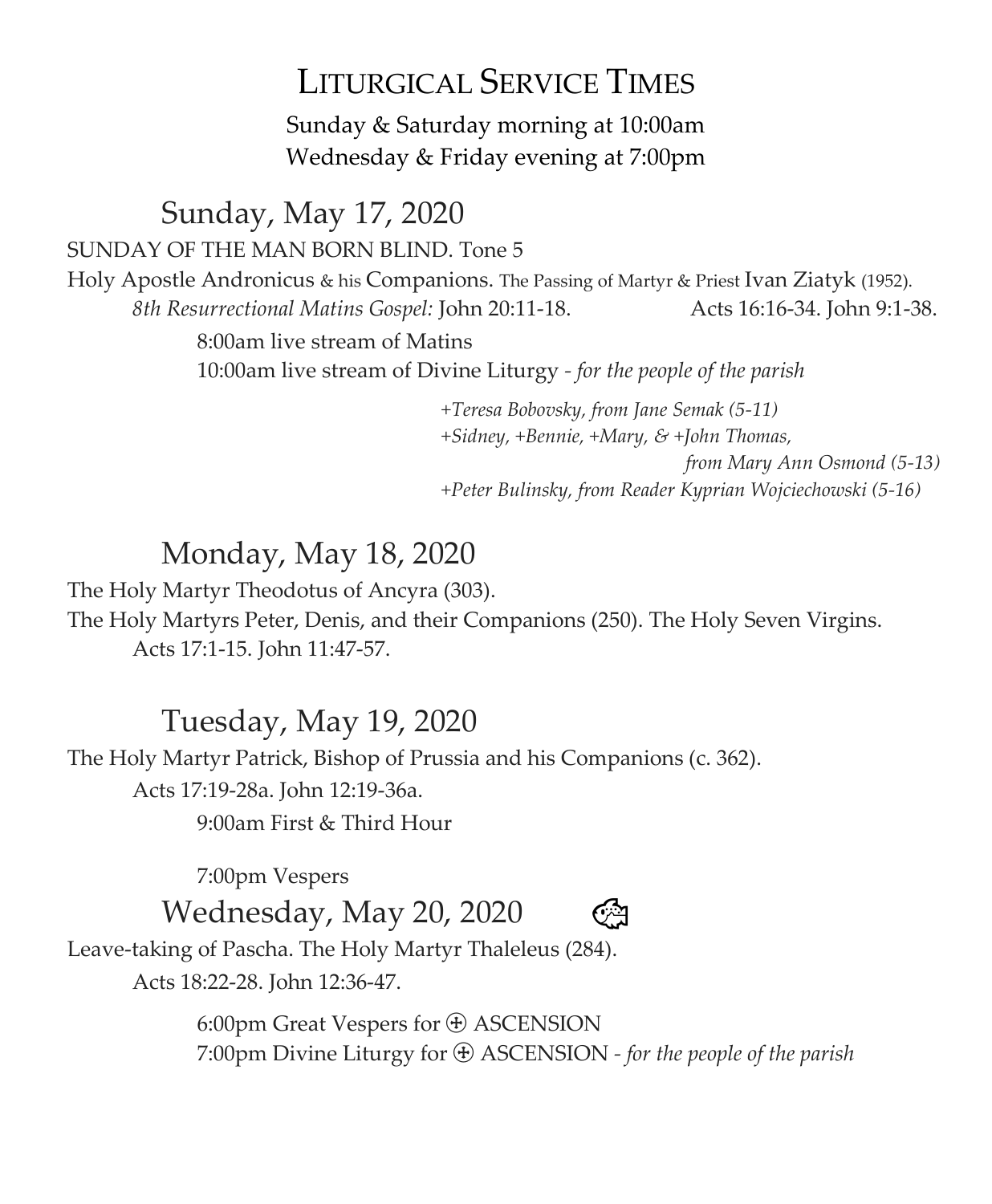Thursday, May 21, 2020 ASCENSION OF OUR LORD, GOD, & SAVIOR JESUS CHRIST. Vespers Paramia: Isaiah 2:2-3 • Isaiah 62:10-63:3, 7-9 • Zechariah 14:1, 4, 8-11. *3rd Resurrectional Matins Gospel:* Mark 16:9-20. Acts 1:1-12. Luke 24:36-53. 9:00am Matins for  $\bigoplus$  ASCENSION

Friday, May 22, 2020



The Holy Martyr Basiliscus (308). The Holy and Righteous Melchizedek, King of Salem. Commemoration of the 2nd Ecumenical Council of Constantinople. Our Holy Mother Rita of Cascia. The Holy Emperor Constantine (337) and his Mother Helen (327), Equals to the Apostles. *(transferred to this day because of ASCENSION)*

*for Constantine & Helen:* Acts 26:1-5, 12-20. John 9:39-10:9.

*(for the day:* Acts 19:1-8. John 14:1-11a.)

 9:30am First & Third Hour 10:00am Divine Liturgy

*+Mary & +John Strach & +John & +Maria Lukas from Maryalice Lukas*

*6:00-6:45 Confessions*

7:00pm Vespers Saturday, May 23, 2020

Our Venerable Father and Confessor Michael, Bishop of Synnada (818). The Ven. Euphrosyne, Hegumena of the Monastery of our Holy Savior in Polotsk (1173). Acts 20:7-12. John 14:10b-21.

10:00am Divine Liturgy

 *+Anthony & +Irene Bonacor, from Diane McInchak*

 4:00pm Great Vespers for Sunday *Confessions after Vespers*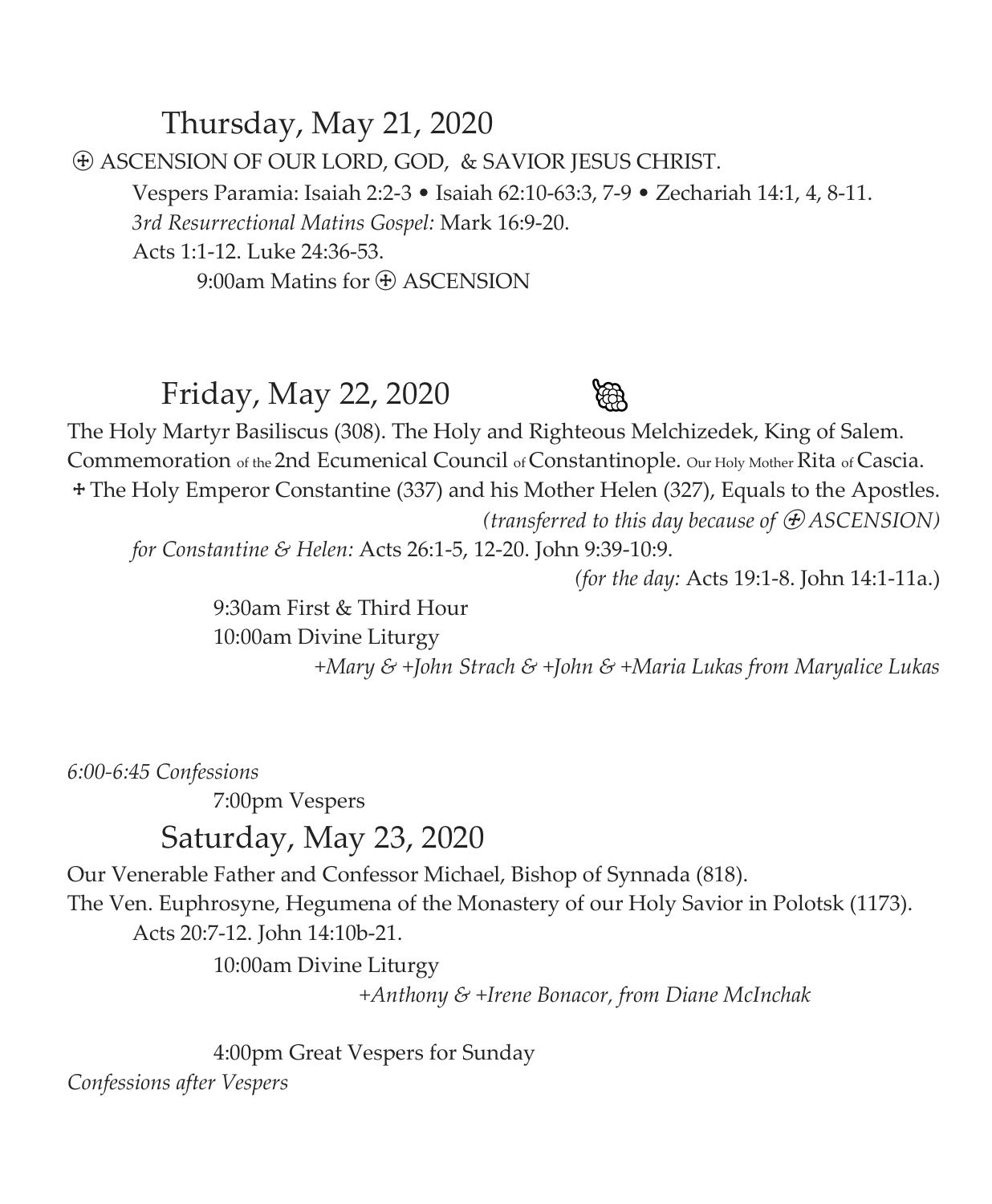# Sunday, May 24, 2020

SUNDAY OF THE FATHERS AT THE 1ST NICEAN COUNCIL. Tone 6

Our Venerable Father Simeon, of the Wondrous Mountain (596).

. Our Venerable Father Nicetas the Stylite, the Wonder-worker of Perejaslav.

*Vespers Paramia:* Genesis 14:14-20 • Deuteronomy 1:8-11, 15-17 • Deut. 10:14-21.

*10th Resurrectional Matins Gospel:* John 21:1-14. Acts 20:16-18a, 28-36. John 17:1-13. 8:00am Matins

9:45am Third Hour 10:00am Divine Liturgy *- for the people of the parish +Mary & +John Strach & +John & +Maria Lukas from Maryalice Lukas (5-22)*

 *+Anthony & +Irene Bonacor, from Diane McInchak (5-23)*

#### 12:00pm Vespers

#### **LEGEND**

- Great Feast
- Feast with an All-night Vigil
- Feast with the Polyeleos at Matins
- . Feast with the Great Doxology at Matins
- Feast with Six Stichera at Vespers

 by tradition, wine and oil are permitted (no meat, dairy, eggs, or fish)

by tradition, a strict fast day (no meat, dairy,

eggs, fish, wine, or oil)

 by tradition, fish, wine, and oil are permitted (no meat, dairy, or eggs)



by tradition, dairy, eggs, fish, wine, and oil are permitted (no meat)

#### **Sacraments**

I am available to offer the holy mysteries (baptism, chrismation, communion, confession, anointing, marriage, funerals) to those in need, in accordance with the guidelines on the next two pages. If needed, please contact me and we will arrange to give them to you. -Fr. John

If you are prudently unable to go to confession at this time, confess and express your sorrow for your sins to the Lord and prayerfully resolve to go to confession as soon as it becomes prudent. We are forgiven the moment we repent, which includes the intention to confess.

#### Holy Anointing

On Wednesday, May 27<sup>th</sup>, at 7pm, we will celebrate the public liturgical service of Holy Anointing, which we would have celebrated on the evening of Holy Wednesday. Bishop Milan wants us all to remember also that this holy anointing must be preceded by a recent confession. Therefore, confession will be available starting at 6pm that same evening.

"Is any among you sick? Let him call for the presbyters of the church,

and let them pray over him, anointing him with oil in the name of the Lord." (James 5:14)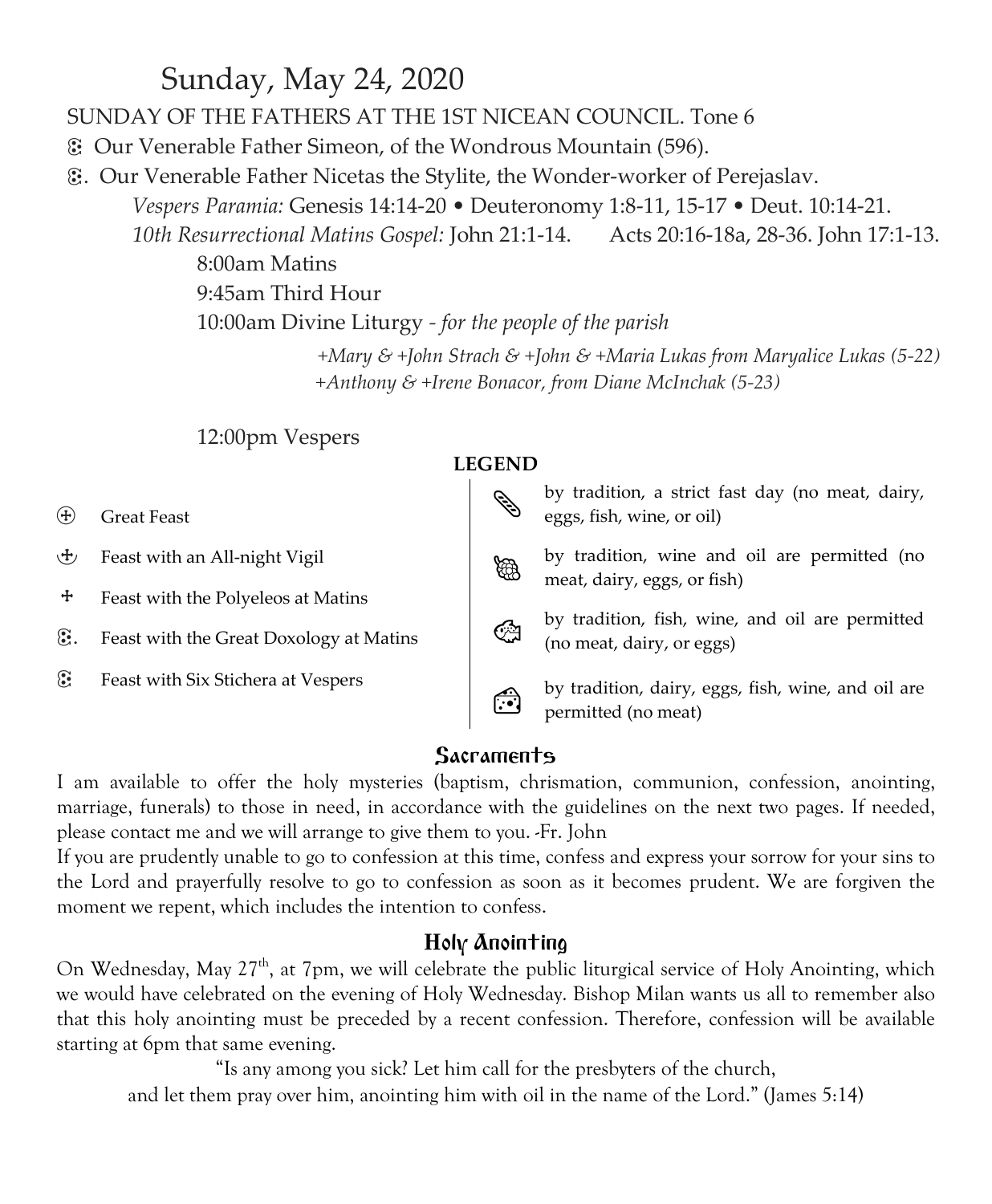

THE BYZANTINE CATHOLIC EPARCHY OF PARMA

**OFFICE OF THE BISHOP** 

Prot. No. 64/2020 L May 12, 2020

#### **DECREE**

I, Bishop Milan Lach, S.J. dispense all the faithful of the Eparchy of Parma from the obligation of attending Sunday Divine Liturgy as well as Divine Liturgy for Holy Days of Obligation effective today and until further notice. You are not dispensed from prayer on Sunday, the day of prayer and rest.

After discussion with the College of Consultors of the Eparchy of Parma, and in consideration of the situations in all three regions of our Eparchy, I give permission to resume the public celebration of Divine Liturgies and other liturgical services effective Monday, May 18, 2020, for the parishes of the Ohio Region and the Great Lakes Region.

I also give permission for the parishes of the Mid-West Region (Indiana, Illinois, Minnesota, Kansas, Missouri, Nebraska, and Iowa) to resume the public celebration of Divine Liturgies and other liturgical services. However, this must be handled at the discretion of the pastors and administrators who, after monitoring the situation in their respective states, believe it is safe for the public to attend.

I ask all pastors and administrators to discuss with their respective parish councils the more detailed instructions that will be sent to them, and that these instructions be communicated to all parishioners via parish bulletins, websites or any other parish social media.

Every joyful celebration is anticipated with good preparation and so I would like to encourage you, knowing that soon we will be able to joyfully celebrate together again, to prepare yourselves for the celebration of the Divine Liturgy and reception of the Holy Eucharist. Even during this pandemic, God is inviting us to think more deeply about ourselves, about Him, about our spiritual life, and about the spiritual meaning of our lives. During this time, God is giving us a great opportunity for a new beginning, a fresh restart. I encourage you and invite you to prepare yourselves by making arrangements with your priest to receive the Mystery of Holy Reconciliation. Please take advantage of this time of grace to spiritually prepare yourselves (an examination of conscience is available at www.parma.org).

I believe that due to the effort of our parishes to prepare our churches in the best way possible our churches are safe places in which to worship. However, out of respect for the fact that some people may not yet feel safe attending services at church, divine services will continue to be livestreamed at http://parma.org/live or may be available through your parish website. All other non-liturgical activities, fundraisers, and social gatherings remain suspended for the public. Baptisms, funerals, and weddings can be celebrated with precautionary measures.

Brothers and sisters, I as your father and bishop continue to offer every Sunday Divine Liturgy and pray to the Most Holy Theotokos for all of you, the faithful of the Eparchy of Parma. Please continue to pray with your families during this month of May, especially praying the Moleben, Akathist, and Paraklesis to the Theotokos (texts are available at www.parma.org) for her protection, and for those who are infected and dying from this virus in our country and throughout the world. Please also pray for the health care workers and our government as they work to protect our lives.

Yours in Christ.

The Most Reverend Milan Lach, S.J. Bishop of the Eparchy of Parma

Notary

5000 ROCKSIDE ROAD + SUITE 310 + INDEPENDENCE, OHIO 44131  $(216) 741-8773 + FAX: (216) 741-9356 + BISHOP@PARMA.ORG$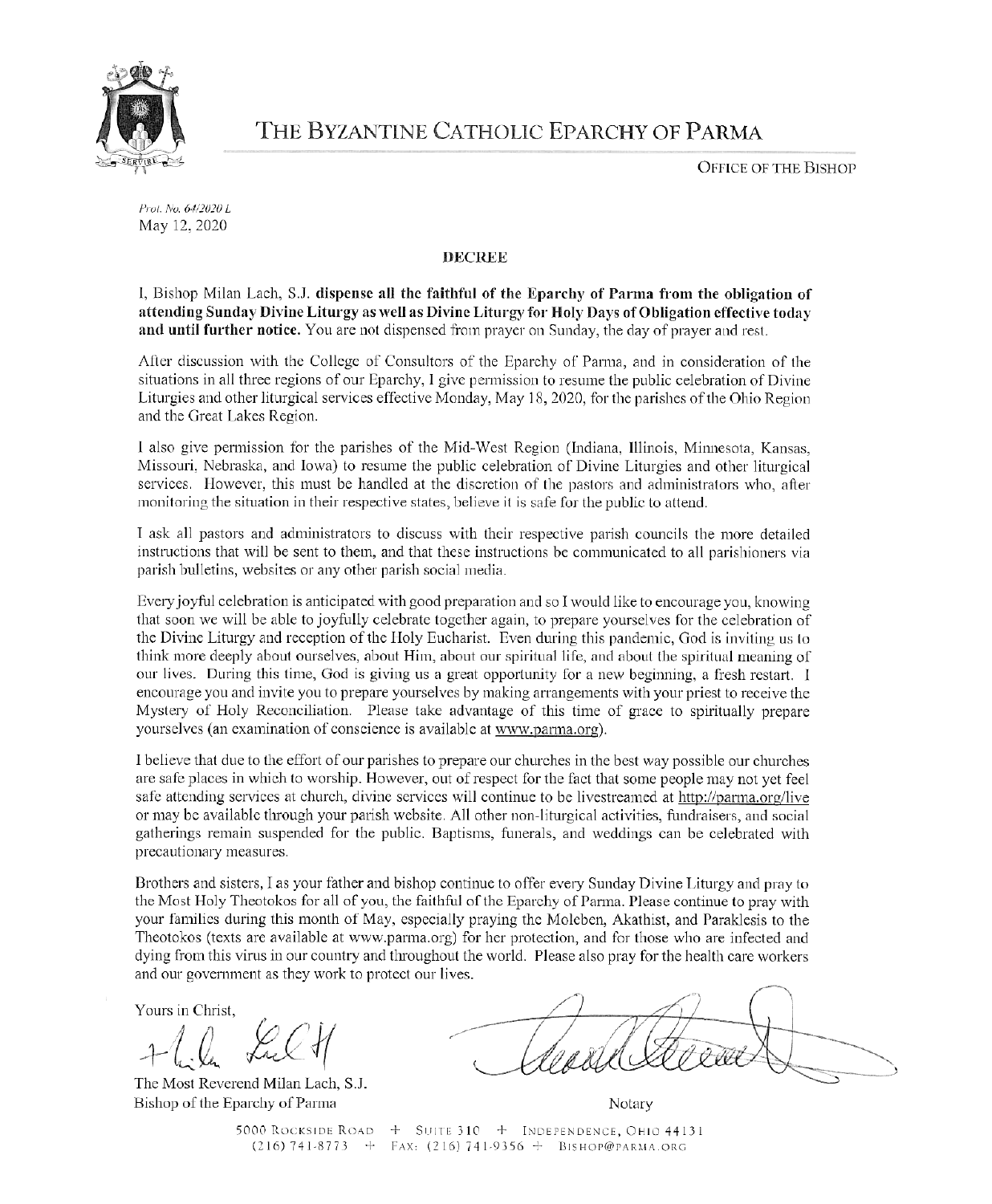# Public Liturgical Services

Beginning Monday, May 18<sup>th</sup>, liturgical services will once again be celebrated publically, but there is still no obligation to attend.

Whenever you do not pray the Divine Liturgy for whatever reason, it is traditional to pray the Typika instead. There are also many other services we may pray at home as well, including Vespers, Matins, and the Hours. To help with this, the Metropolitan Cantor Institute has many wonderful resources available at<https://mci.archpitt.org/>

If you would like to watch a live broadcast of liturgical services happening in our churches all over the country (and the world), here is an excellent resource: <http://liveliturgy.com/>

## **St. Stephen has a YouTube channel**,

where we continue to live stream our liturgical services: [https://www.youtube.com/channel/UC86ljGrag2QVhQ\\_2-ZmHfgQ/](https://www.youtube.com/channel/UC86ljGrag2QVhQ_2-ZmHfgQ/)

Please subscribe to our YouTube channel!

If we reach 100 subscribers (so far, we have 87), we can change the address to something intelligible.

# **CHARITABLE GIVING**

"I command you, you shall open wide your hand to your brother, to the needy, and to the poor" (Deut. 15:11).

Since our last contributions,

the Church in Central & Eastern Europe, we have collected \$94 for the Catholic Home Missions, we have collected \$146 for the retirement of our religious sisters, we have collected \$212 for Catholic Charities of Southeast Michigan, we have collected \$138

# **Support St. Stephen's**

Please remember the ongoing financial needs of St. Stephen during this pandemic.

*You can mail in your contributions here:*

4141 Laurence Avenue Allen Park, Michigan, 48101

You can also support the work and ministry of St. Stephen with online giving. You can set up recurring giving or make a one time donation.

Just click the "Give to St. Stephen" button on our website: <https://saintstephenbyzantine.church/donations/>